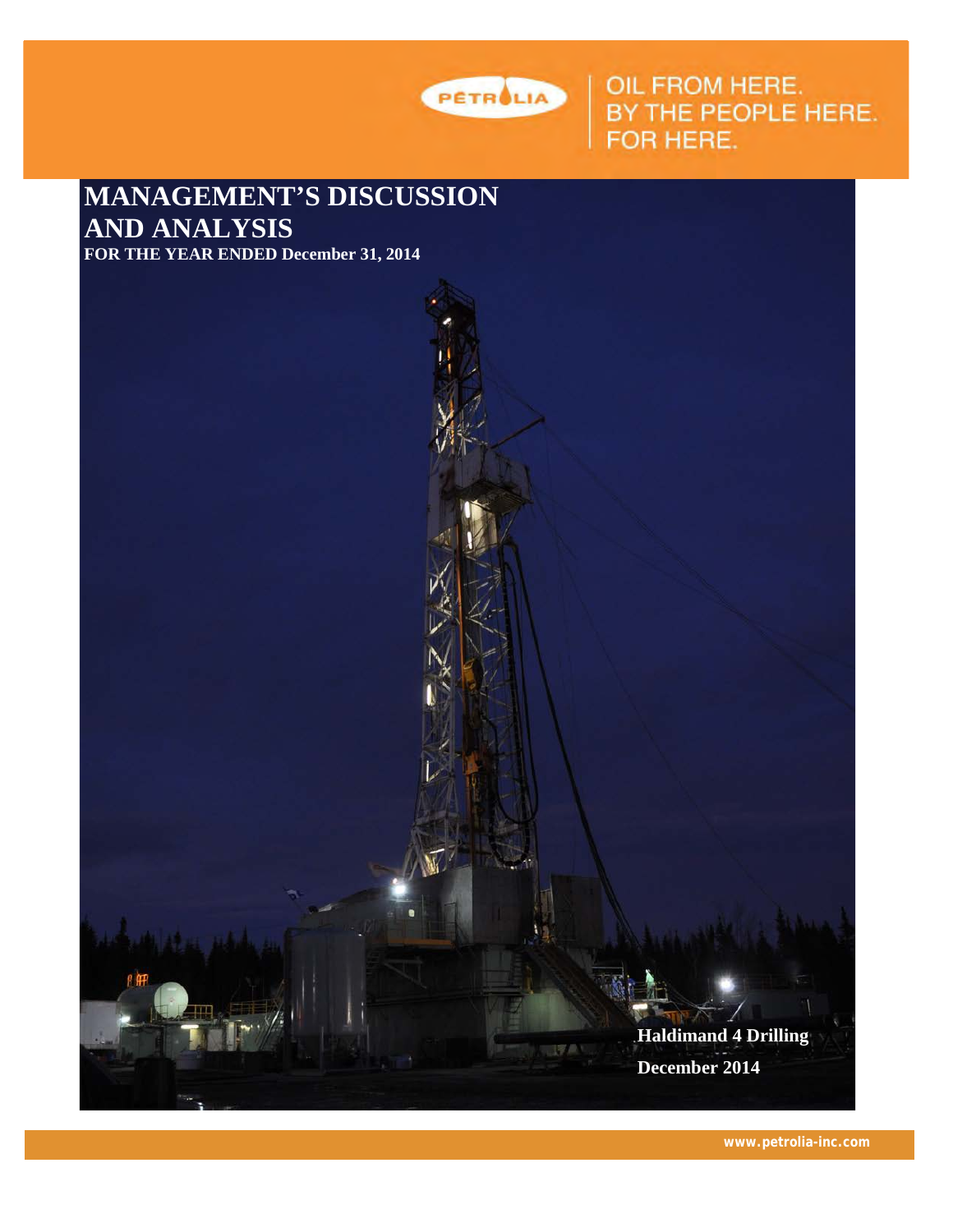This management's discussion and analysis ("MD&A") covers the year from January 1, 2014 to December 31, 2014.

This MD&A was approved by the Board of Directors on March 26, 2015.

It presents the view of management on current Company activities and is accompanied by the financial results as at December 31, 2014. It may also cite significant events that occurred after December 31, 2014, and provides an overview of the activities planned for the months ahead.

In this MD&A, the reporting currency is the Canadian dollar (C\$) and all amounts presented in this MD&A are in Canadian dollars.

### **1. DATE**

The effective date of this MD&A for the year ended December 31, 2014 is March 26, 2015.

## **2. HIGHLIGHTS**

- Closing of a \$3 million financing (April 23, 2014 press release).
- Alexandre Gagnon was promoted to President and Chief Executive Officer of Pétrolia, thereby completing the implementation of the succession plan initiated in September 2013. In addition, all other senior management incumbents were confirmed (May 27, 2014 press release).
- Closing of a \$2.5 million private placement (September 4, 2014 press release).
- The Company announced its intention to complete a private placement with the issuance of up to 3,437,500 flow-through shares at \$0.80 per share for maximum gross proceeds of \$2,750,000. The current volume weighted average price of the Company's common shares is \$0.5705 for the 20 consecutive preceding trading days (February 26, 2015 press release). The Company issued 2,728,500 flow-through shares at \$0.80 per share for gross proceeds of \$2,182,800 (March 16, 2015 press release).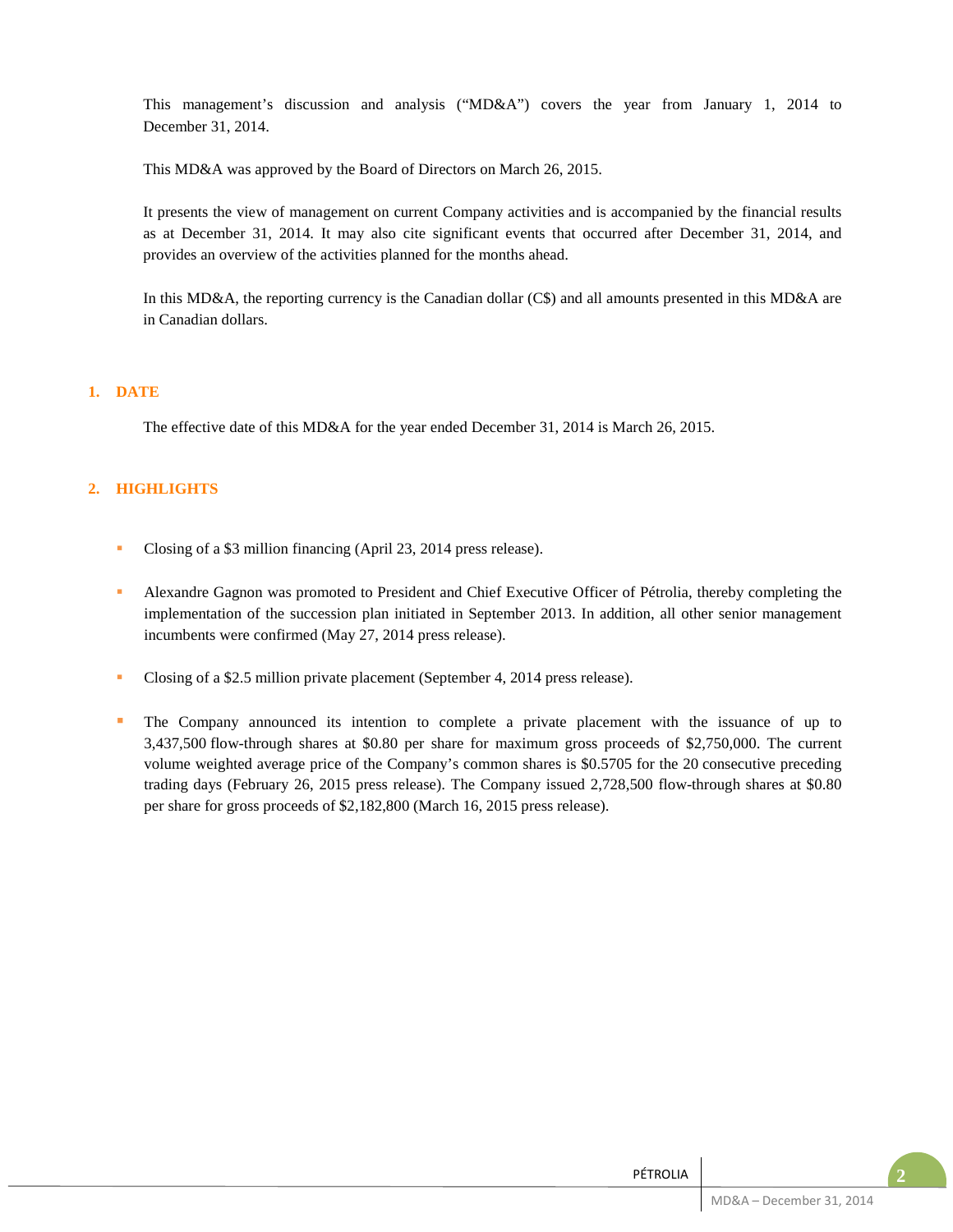# **Haldimand Project**

- The Superior Court rendered a decision favourable to Pétrolia in the case brought against the City of Gaspé (February 11, 2014 press release). On March 6, 2014, the City of Gaspé decided to appeal the decision of the Superior Court.
- The hydrogeological characterization study on the Haldimand area conducted by the Institut national de la recherche scientifique – Centre Eau Terre Environnement (INRS-ETE) was released last May (May 26, 2014 press release).
- The ministère du Développement durable, de l'Environnement et de la Lutte contre les changements climatiques ("MDDELCC") has adopted the *Regulation respecting water withdrawals and water protection* ("RRWWWP"), invalidating the regulation passed by the City of Gaspé (July 23, 2014 press release).
- On November 25, 2014, the Company announced the resumption of drilling at Haldimand 4, an important milestone in the development of this project (November 13, 2014 press release).
- The drilling phase at Haldimand 4 was completed on December 30, 2014, on budget and in line with engineering projections. Drilling started on November 25 and was completed in 35 days, on schedule. Haldimand 4 is a horizontal well, drilled without hydraulic fracturing, with a total length of 2,630 metres. The drilling of the Haldimand 4 well represents the prerequisite exploration phase for bringing this deposit onstream. The top of the deposit, located in the York River Formation, was reached at a depth of 620.5 metres (January 6, 2015 press release).
- A total of 120.4 cubic meters (757 barrels) of drilling fluids mixed with light crude oil was collected during a short-term evaluation test (approximately 100 hours of production over 13 days). This oil is comparable to that collected from the Haldimand 1 well in the same deposit. Based on our estimates, the well produced approximately 54 cubic meters of oil (340 barrels) during this evaluation test. The next stage will be to carry out the production test (February 18, 2015 press release).
- Regarding community relations, we opened an office in Gaspé in November 2014 and set up a monitoring committee. A joint initiative by the municipality and Pétrolia, the committee whose mandate is to facilitate the exchange and dissemination of project information, aims to monitor the project operations as well as other operations of the Company. Meetings will be held every quarter, at a minimum, or more frequently, as needed. The first meeting is slated for early April 2015.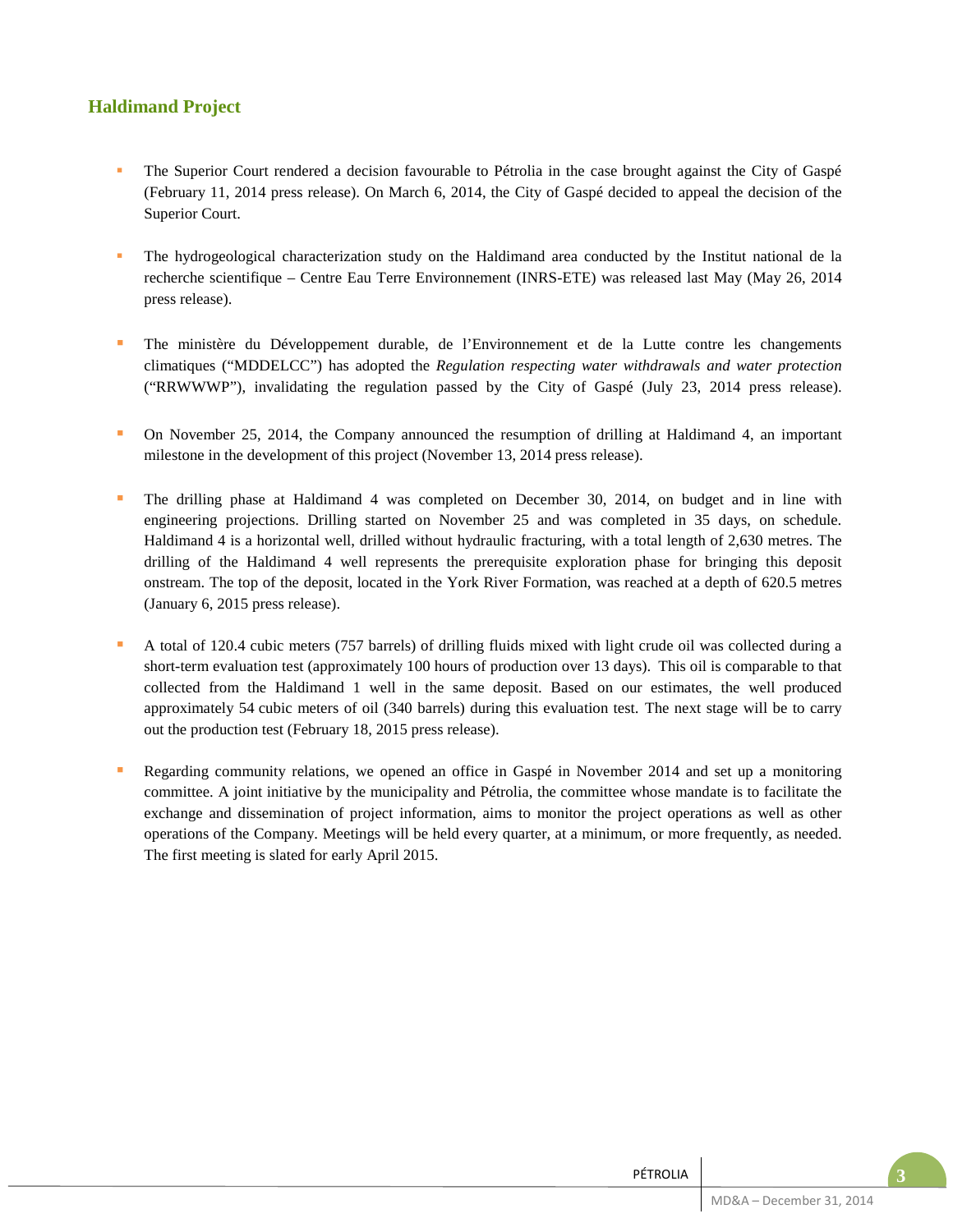## **Anticosti Project**

- A letter of intent was signed between Pétrolia, Ressources Québec (a subsidiary of Investissement Québec), Établissements Maurel & Prom and Corridor Resources Inc. for a \$100 million exploration program on Anticosti Island (February 13, 2014 press release).
- A partnership agreement was entered into in respect of 38 exploration licences for Anticosti Island between Pétrolia, Ressources Québec, Corridor Resources and Saint-Aubin E&P, which have formed a limited partnership called Anticosti Hydrocarbons L.P. (April 1, 2014 press release).
- Pétrolia Anticosti inc., a wholly owned subsidiary of Pétrolia, was appointed operator of limited partnership Anticosti Hydrocarbons L.P.
- The Superior Court of Québec has issued a judgment approving a settlement with the Centre québécois du droit à l'environnement (CQDE) regarding the stratigraphic survey program on Anticosti Island (June 30, 2014 press release).
- The limited partnership Anticosti Hydrocarbons L.P. has begun stratigraphic testing at 15-18 locations on Anticosti Island (June 17, 2014 press release).
- Following a decision of the Board of Directors of Anticosti Hydrocarbons, work was suspended for the winter. Most of the equipment remained on the island until the scheduled program resumes in April 2015. Given the change in government and adoption of a new regulatory framework, work on the Anticosti project, originally scheduled for May 2014, began in July 2014. Work will resume in spring 2015 (November 3, 2014 press release).

## **Bourque Project**

 TUGLIQ Energy and Pétrolia have joined forces to promote economic development in the Côte-Nord region. At a press conference in Sept-Îles, Pétrolia announced, on November 19, 2014, the signing of an exclusive agreement with TUGLIQ Energy to distribute gas produced under its Bourque licences in Gaspésie. The Gaspésie authorities are backing this project which is located midway between Murdochville and Grande-Vallée. The agreement could therefore provide TUQLIQ Energy with the natural resources it needs to supply its industrial clients in Côte-Nord and Nord-du-Québec regions (November 19, 2014 press release)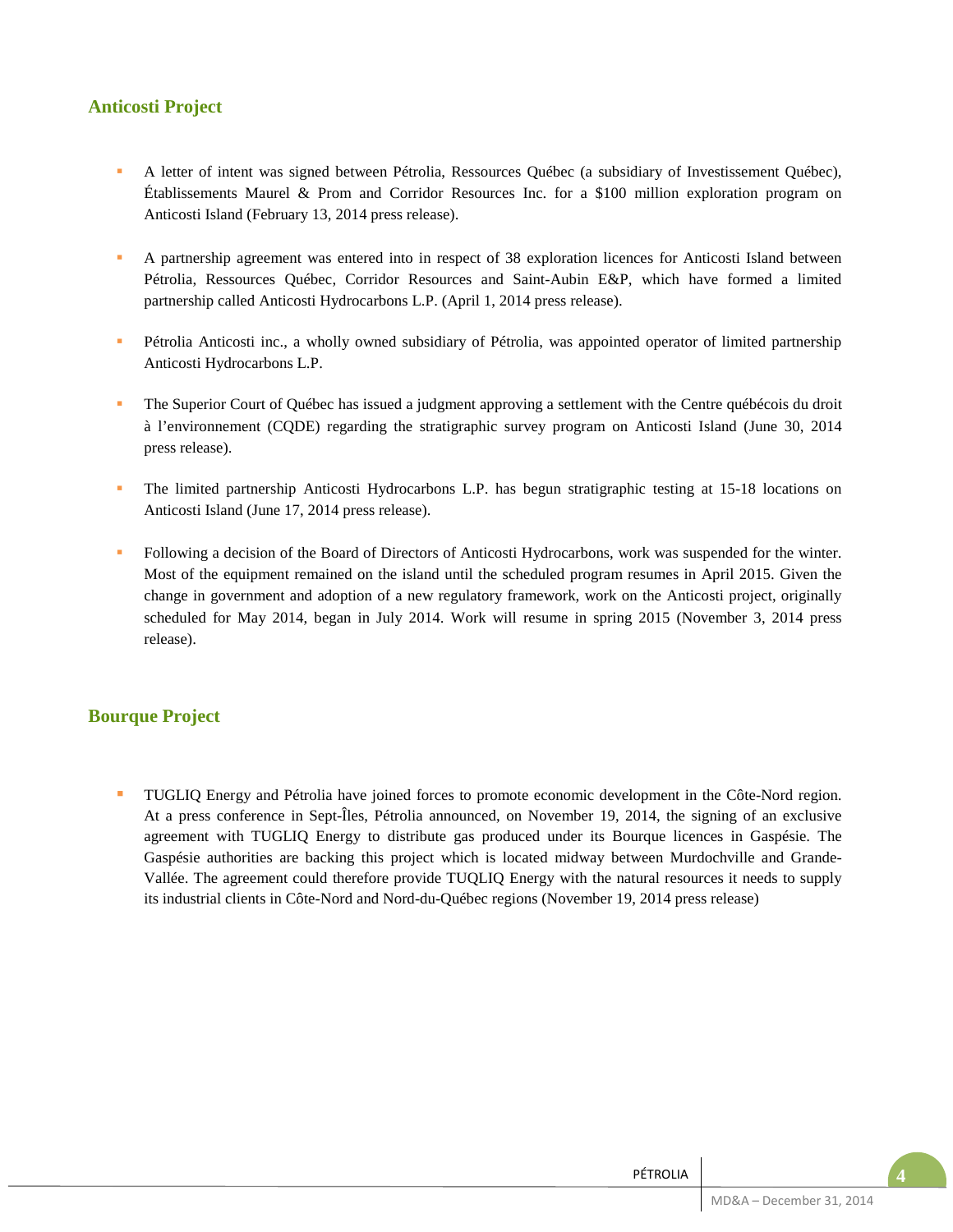### **3. COMPANY'S INCORPORATION AND MISSION**

Incorporated under Part 1A of the *Québec Companies Act* and governed by the provisions of the Québec *Business Corporations Act*, Pétrolia is an oil and gas exploration company. It has been listed on the TSX Venture Exchange since February 16, 2005, under the symbol PEA.

The Company's oil and gas properties are in the exploration stage and the Company's long-term profitability depends in part on the costs and success of the exploration programs and subsequent development. The Company has yet to determine whether its properties contain economically feasible reserves.

The Company is primarily engaged in exploration and development under oil and gas exploration licences. In pursuing its objectives, the Company is required to enter into partnership agreements specific to the oil and gas industry.

## **4. FORWARD-LOOKING STATEMENTS**

Some of the statements made in this MD&A may constitute forward-looking statements. Such statements relate to future events or future economic results anticipated by Pétrolia and are therefore subject to known and unknown risks, uncertainties and other factors which may cause actual results, performance and achievements to differ from those expressed or implied by such statements. The difference from actual events or results could be material. Accordingly, a decision to invest in Pétrolia's shares should at no time be based on these forwardlooking statements. Pétrolia disclaims any intention or obligation to update these forward-looking statements.

#### **5. STRATEGIC OBJECTIVES AND PLANS**

The Company aims to discover marketable oil resources and put them into production as quickly as possible, with a view to ensuring profitability. The Company pursues this objective while ensuring its operations meet personal safety standards and factor in environmental and social impacts.

Pétrolia achieves this objective by securing promising licences and associating with partners with the necessary technical and financial expertise. The Company drills wells on the basis of scientific expertise and employs leading drilling techniques in accordance with industry best practices. Occupational and community health and safety are key concerns for the Company in the planning and performance of exploration work. Special attention is also paid to local community and business relationships, as well as environmental protection.

Pétrolia is a responsible Québec oil company with the goal of producing oil in Québec.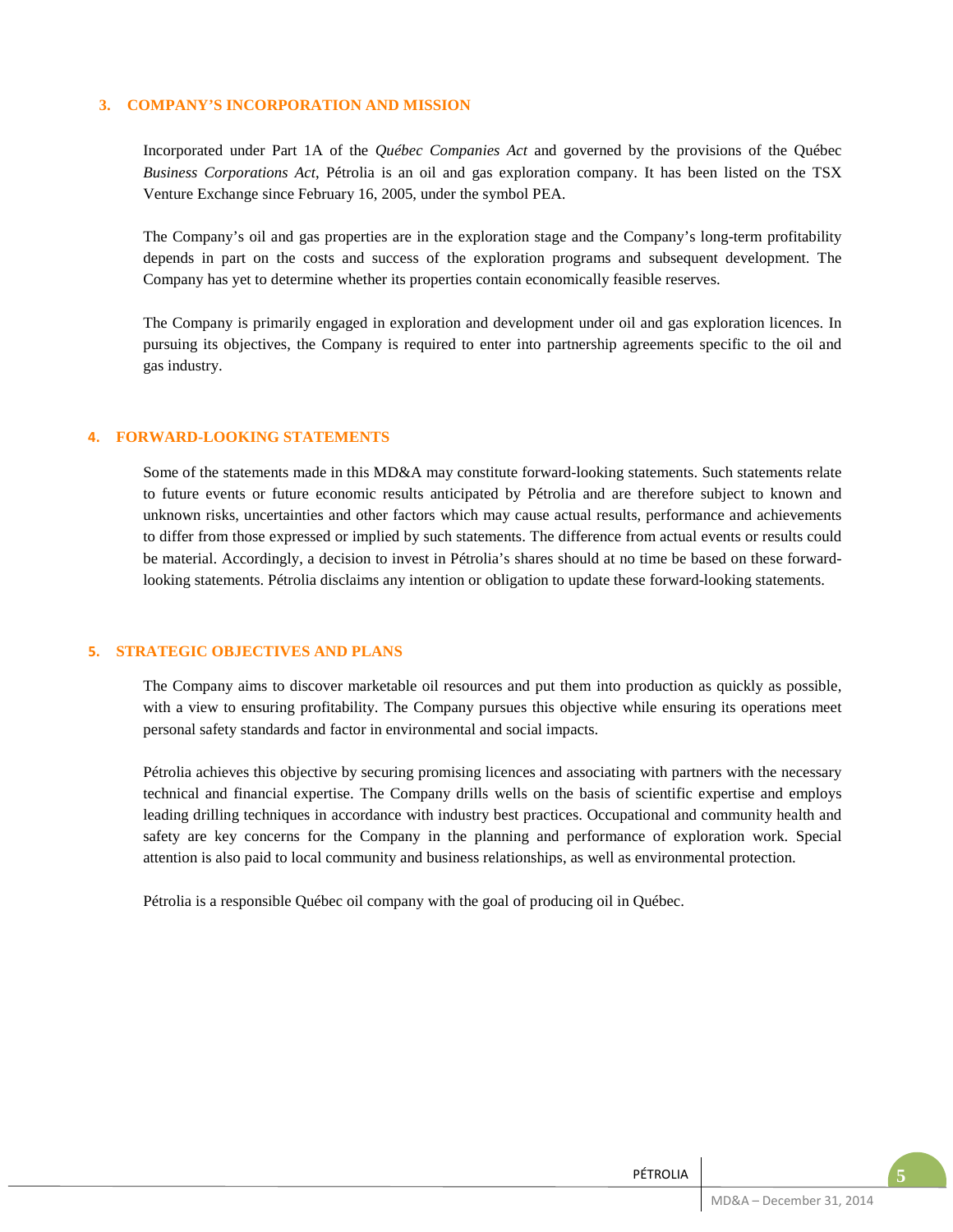## **6. TERRITORIES UNDER LICENCE AND PARTNERSHIPS**

Pétrolia holds licences for and interests in an area of 16,475.85 square kilometres ("sq km"), amounting to nearly 23% of Québec's territory under licence. Located in Eastern Québec, these areas are largely known for their oil potential. Pétrolia's territories under licence also offer the potential of discovering natural gas possibly containing liquid natural gas.

As at December 31, 2014, there were three partnership agreements covering portions of the Company's territories under licence:

- A partnership agreement in respect of 38 exploration licences (6,195 sq km) on Anticosti Island was entered into on March 31, 2014 between Ressources Québec (35%), Pétrolia Inc. (21.7%), Saint-Aubin E&P (Québec) inc. (21.7%) and Corridor Resources Inc. (21.7%). This limited partnership is named Anticosti Hydrocarbons L.P.
- On the Gaspé licences, Pétrolia and Québénergie each hold a 50% interest in each of the 13 licences, covering a total area of approximately 2,500 sq km.
- On the Baie-des-Chaleurs–Matapédia and Ristigouche licences, Pétrolia and Saint-Aubin Énergie S.A.S. (a subsidiary of Maurel & Prom and Maurel & Prom International) each hold a 50% interest in 13 licences that cover an area of over 1,800 sq km.
- The remaining licence blocks are wholly owned by Pétrolia, except for the Bourque project, in which it holds a 99% interest.



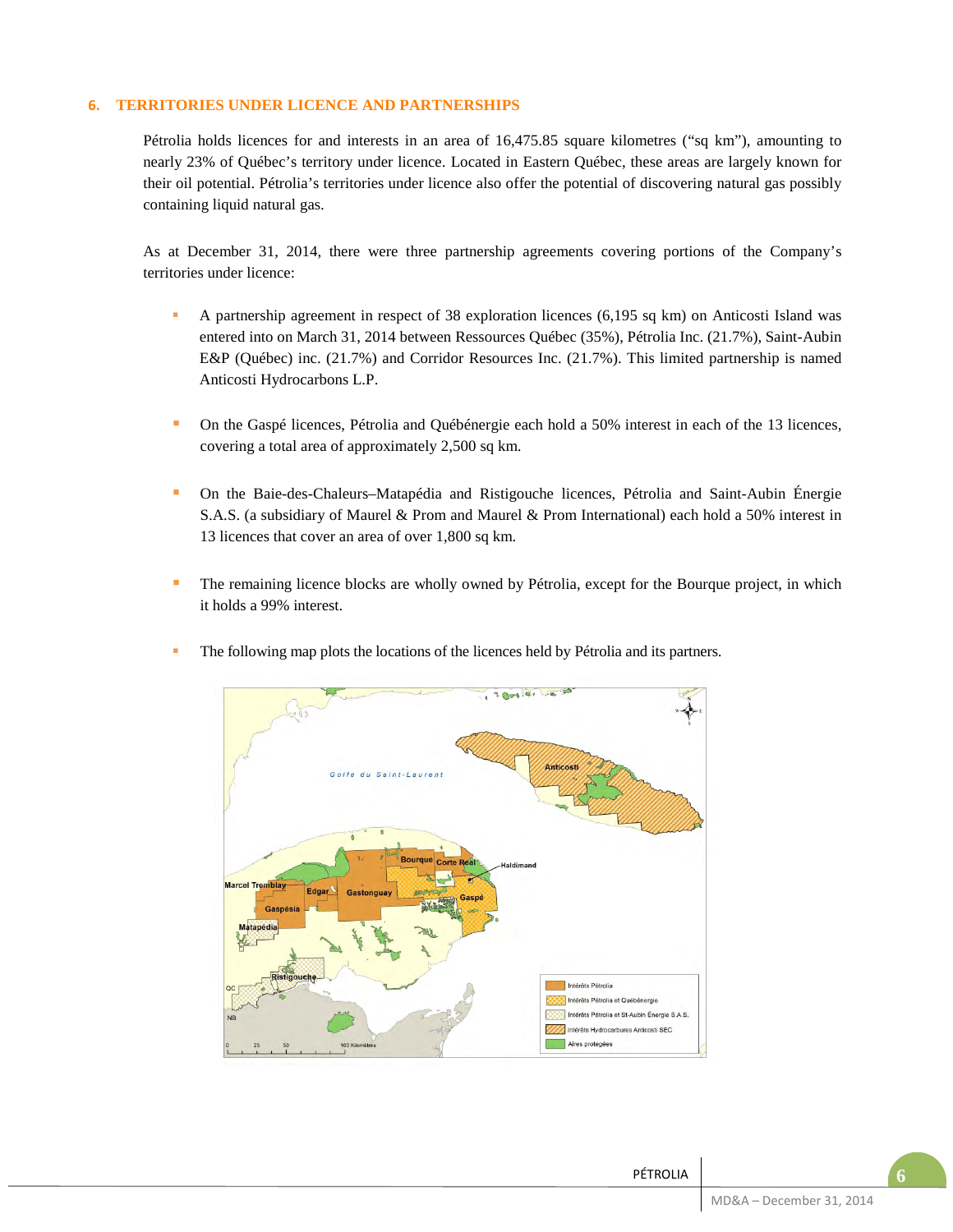## **7. PROJECTS, WORK PROGRAMS AND OUTLOOK**

## **Haldimand Project (Gaspé Block)**

### **Background**

 Discovered in 2006, Haldimand is a conventional deposit located in the York River Formation, which consists of naturally fractured sandstone. An independent assessment by Sproule Associates Limited in 2010 placed the best estimate of the oil-initially-in-place (P50) at 69.7 million barrels and the recoverable (contingent) portion of that volume at 7.7 million barrels.

### **Completion of drilling at Haldimand 4**

 The drilling phase at Haldimand 4 was completed on December 30, 2014, on budget and in line with engineering projections. Drilling started on November 25 and was completed in 35 days, on schedule. Haldimand 4 is a horizontal well, drilled without hydraulic fracturing, with a total length of 2,630 meters.

## **Evaluation test**

 A total of 120.4 cubic meters (757 barrels) of drilling fluids mixed with light crude oil was collected during a short evaluation test (approximately 100 hours of production over 13 days). This oil is comparable to that collected from the Haldimand 1 well in the same deposit. Based on our estimates, the well produced approximately 54 cubic meters of oil (340 barrels) during this evaluation test. The next stage will be to carry out the production test.

#### **Legislative developments**

- The Superior Court rendered a decision favourable to Pétrolia in the case brought against the City of Gaspé (February 11, 2014 press release). On March 6, 2014, the City of Gaspé decided to appeal the decision of the Superior Court.
- The ministère du Développement durable, de l'Environnement et de la Lutte contre les changements climatiques ("MDDELCC") has adopted the *Regulation respecting water withdrawals and water protection* ("RRWWWP"), invalidating the regulation passed by the City of Gaspé (July 23, 2014 press release).
- **Subsequent to the adoption of the RRWWWP, the Company completed drilling of the Haldimand 4 well.**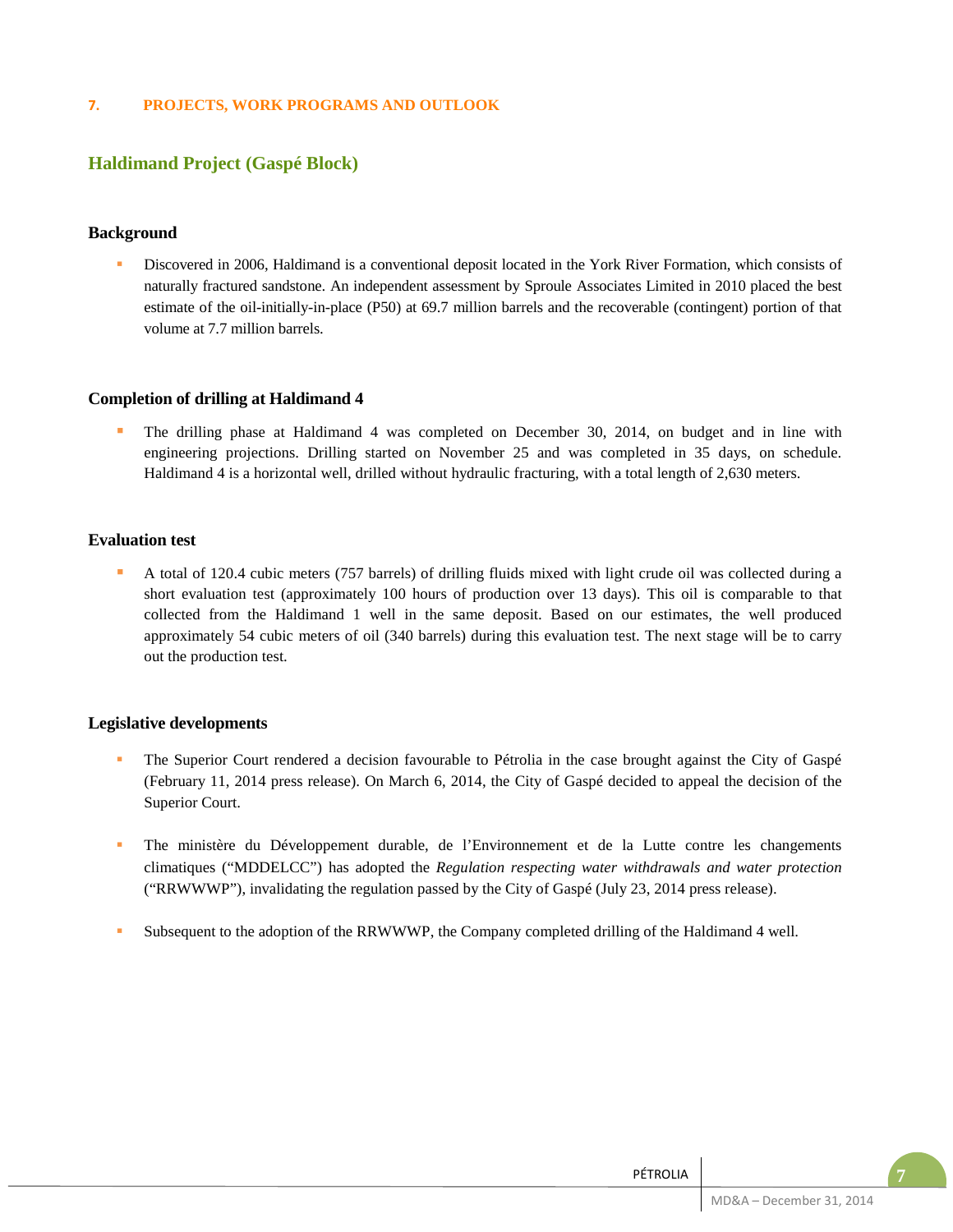## **Social acceptability**

- Pétrolia also hired a Head of Community Relations in Gaspésie to build ties with the community and strengthen Pétrolia's partnerships with the economic and social stakeholders in the region (September 3, 2014 press release).
- **Pétrolia opened an information office in Gaspé.**
- The relationship with the Gaspé municipality has been largely normalized and a monitoring committee has been set up with City of Gaspé to gauge public opinion.
- A Léger Marketing survey carried out in November 2014 found that 69% of the population supports exploration work on Haldimand 4.

## **Anticosti Project**

## **Background**

- The main goal of the Anticosti project is to develop the hydrocarbon source rock contained in the Macasty Formation and determine whether this type of deposit can be developed economically. According to Sproule Associates Limited, the best estimate (P50) of the undiscovered total petroleum-initially-in-place volume amounted to 33.9 billion barrels. That estimate was based on the information available on June 1, 2011 for the 38 licences held by Anticosti Hydrocarbons L.P.
- An agreement was entered into on March 31, 2014 between Pétrolia and its partners and covers 38 licences on Anticosti Island:



 Anticosti Hydrocarbons L.P. is managed by a five-member Board of Directors comprising one member representing each of the partners and an independent director, Mr. Kjell Pedersen.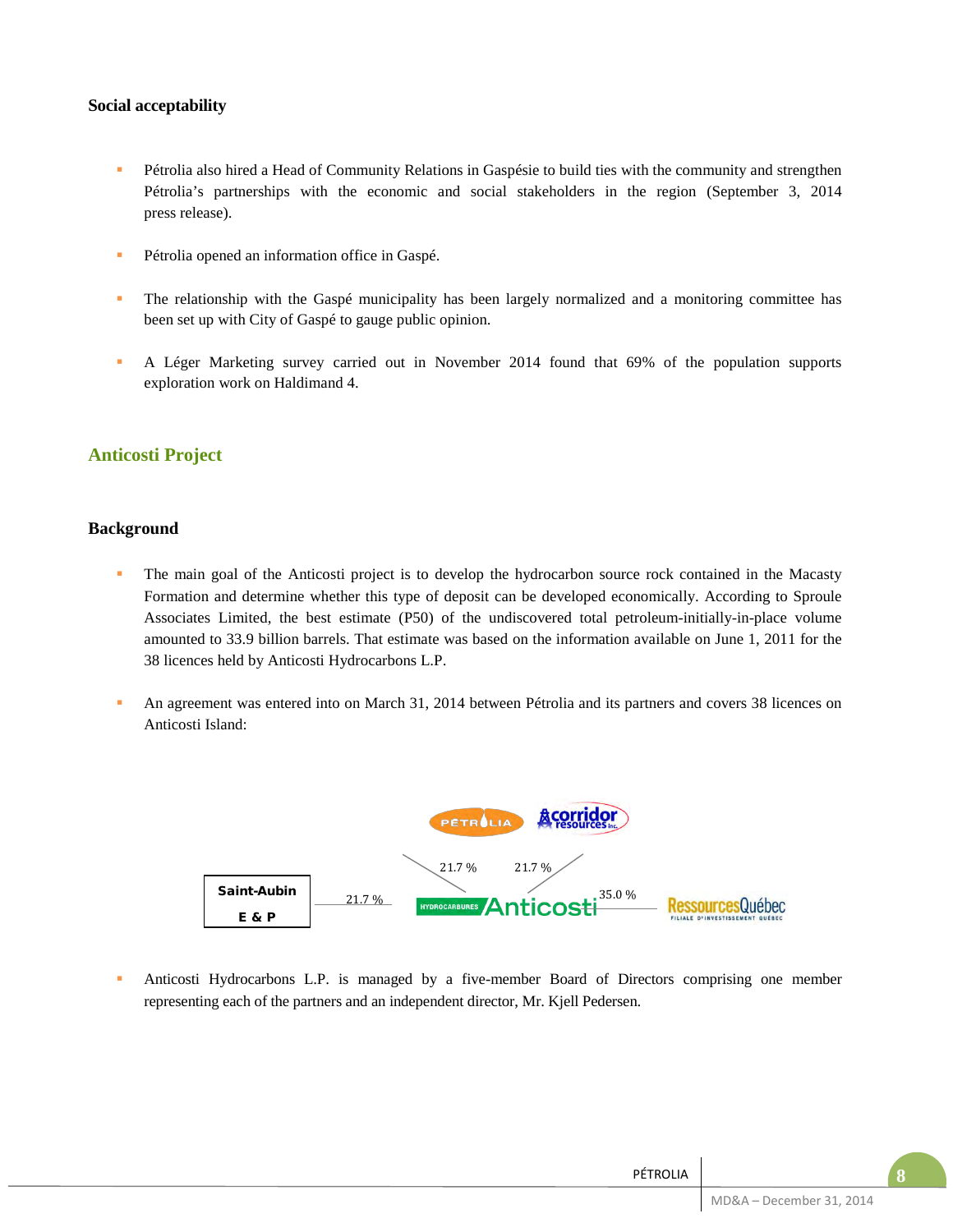Saint-Aubin E&P and Ressources Québec will assume the cost of the first two exploration program phases up to a maximum of \$100 million:



 Pétrolia Anticosti inc., a wholly owned subsidiary of Pétrolia, was appointed operator of limited partnership Anticosti Hydrocarbons L.P.

## **Scheduled work**

### **First phase:**

2014-2015:

Stratigraphic testing at 15-18 locations will take place using four mining drills equipped with oil drilling security devices;

With these stratigraphic surveys, boring cores will be taken from the Macasty Formation and will be used, in particular, to identify the best locations for the oil wells to be drilled in 2016.

2016:

Drilling of 3 horizontal exploration wells with fracking;

Costs for this initial phase are expected to total between \$55 million and \$60 million, of which 56.7% will be borne by Ressources Québec and 43.3% by Saint-Aubin E&P.

In the event of a positive outcome and a green light from Anticosti Hydrocarbons L.P.'s Board of Directors, a second phase will follow starting in 2017.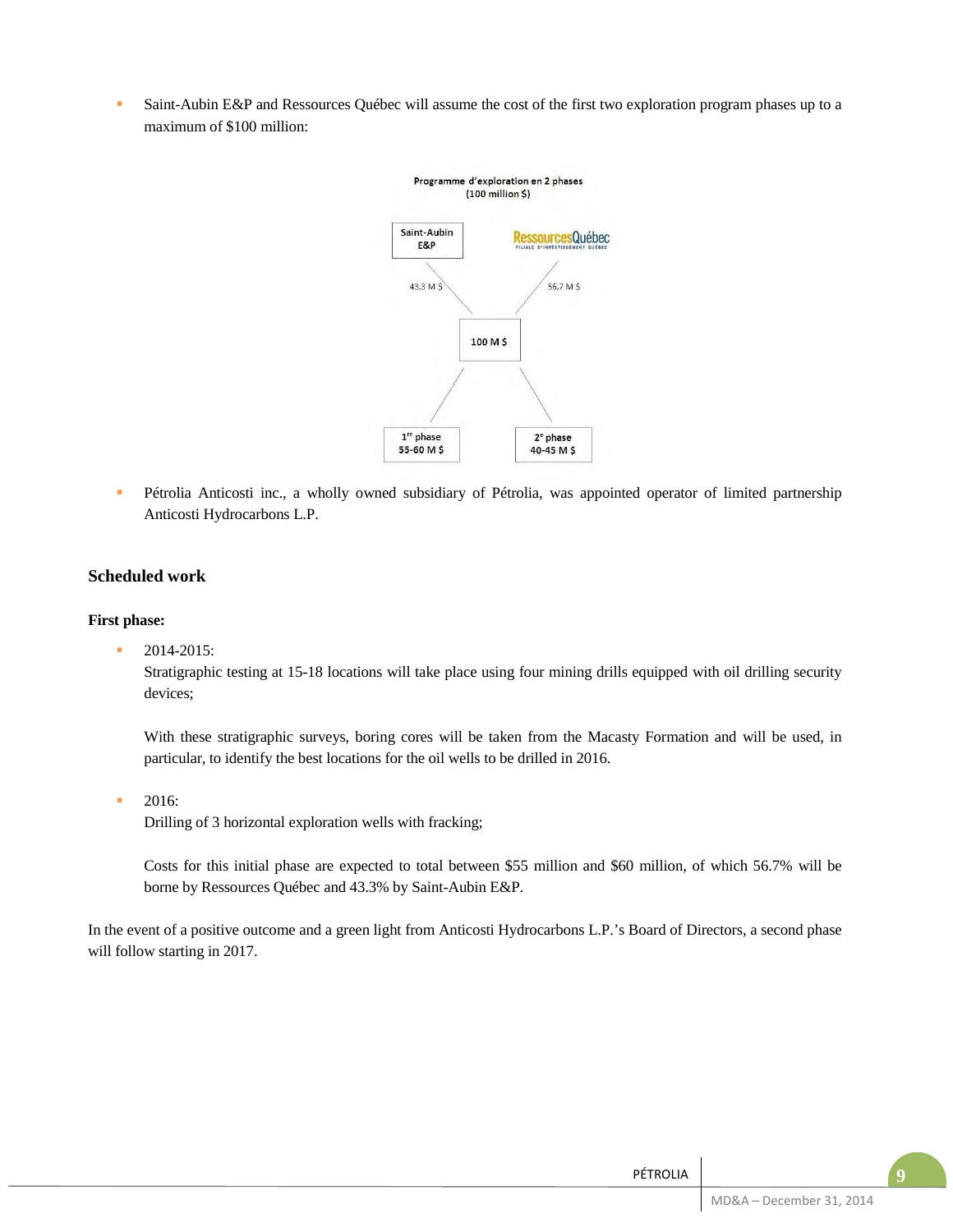## **Second phase:**

 $-2017 +$ 

Horizontal oil wells will be drilled with fracking;

Costs for this second phase are currently being estimated. Under the current agreements, the first \$40 million– \$45 million of costs will be borne by Ressources Québec (56.7%) and Saint-Aubin E&P (43.3%). Thereafter, costs will be assumed according to each limited partner's proportionate interest.

## **Assessment of the 2014 stratigraphic survey campaign**

- At the time work was suspended, five stratigraphic surveys and four shallow wells had been completed. Furthermore, 15 survey sites have been prepared, which will expedite the resumption of work on the remaining surveys in the coming spring.
- The five completed surveys confirmed the existence of the Macasty Formation. The Chicotte site drilling revealed a Macasty Formation with a thickness of 67.5 meters; at Lac-Martin the observed thickness is 30 meters; at Jupiter-South the thickness is over 60 meters; at Cerf-Sau the thickness is XX meters; and last, at the Bell site, a thickness of 13 meters was measured. The presence of gas and oil fluorescence was also confirmed during these operations. The program's first phase has been highly successful; the results are encouraging and confirm the high potential of the Macasty Formation.

## **Legislative developments**

- On June 26, 2014, the Superior Court of Québec issued a judgment approving a settlement between the parties in connection with the motion brought by the Centre québécois du droit à l'environnement ("CQDE"). The judgment pertained to the issue of the stratigraphic surveys carried out on Anticosti Island in summer 2014 and allows Anticosti Hydrocarbons L.P. to continue drilling as planned. Since the July 4, 2014 ministerial order from the Ministère de l'Énergie et des Ressources naturelles, made public on July 11, 2014, provided an appropriate framework for stratigraphic surveys on Anticosti Island, the CQDE has discontinued its motion for an interlocutory injunction and confirmed that a settlement had been reached. The settlement with the CQDE only pertained to the stratigraphic surveys on Anticosti Island (June 30, 2014 press release).
- The ministerial order from the Ministère de l'Énergie et des Ressources naturelles, which was made public on July 11, 2014 and provides a framework for stratigraphic surveys on Anticosti Island, also covers the strategic survey work in 2015.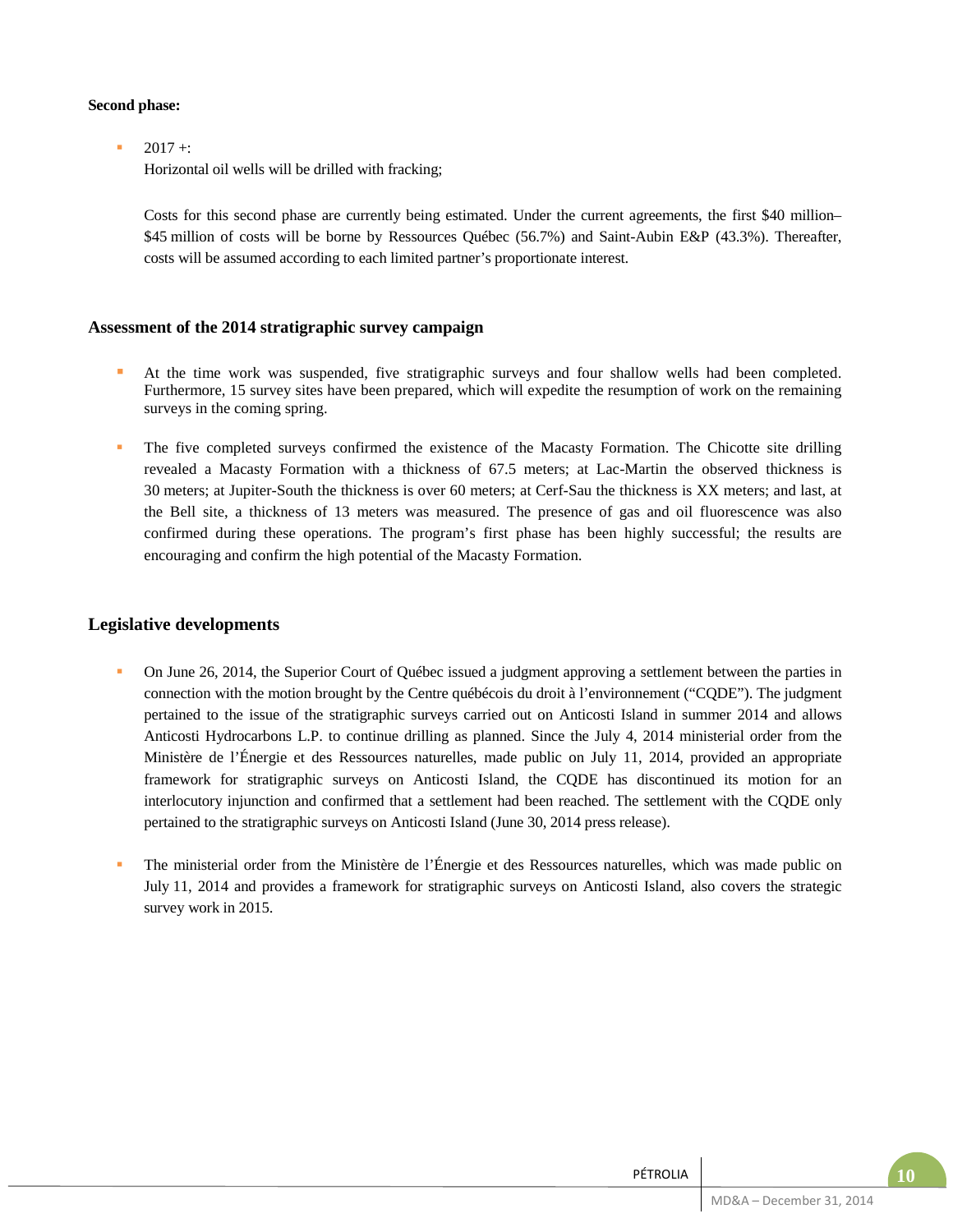# **Bourque Project**

## **Background**

- The Bourque project is located in a non-urbanized area, about 30 km from the town of Murdochville.
- When the Bourque 1 and Bourque 2 wells were drilled in 2012, samples of wet natural gas (containing up to 20% natural gas liquids and condensates) were taken from the Forillon Formation. The presence of gas liquids and condensates adds significant commercial value to the Bourque discovery. The discovery of this type of deposit adds value to Pétrolia's licences in the Gaspé peninsula where similar geological conditions exist and are conducive to new discoveries.
- The drilling of Bourque 1 and 2 wells and the 3D seismic interpretation revealed four geological prospects in the Forillon Formation for which Sproule Associates Limited provided an estimate of the resources initially in place. Based on information available as at March 31, 2013, Sproule estimated the undiscovered gas volume initially in place at over 1 Tcf (one trillion cubic feet; one thousand billion).

## **Distribution partnership**

 TUGLIQ Energy and Pétrolia have joined forces to promote economic development in the Côte-Nord region. At a press conference in Sept-Îles, Pétrolia announced, on November 19, 2014, the signing of an exclusive agreement with TUGLIQ Energy to distribute gas produced under its Bourque licences in Gaspésie. The Gaspésie authorities are backing this project which is located midway between Murdochville and Grande-Vallée. The agreement could therefore provide TUQLIQ Energy with the natural resources it needs to supply its industrial clients in Côte-Nord and Nord-du-Québec regions.

## **Social acceptability**

- Through a municipal council resolution, the Murdochville municipality has given its support to the development of this project.
- The municipality is also in the process of setting up a monitoring committee.

## **Other properties**

## **Matapédia**

In July 2013, Pétrolia and Saint-Aubin Énergie S.A.S. acquired two blocks totalling 13 licences from Gastem in the Baie-des-Chaleurs and Matapédia areas. These licences cover an area of over 1,800 sq km. Each company holds a 50% interest in the licences.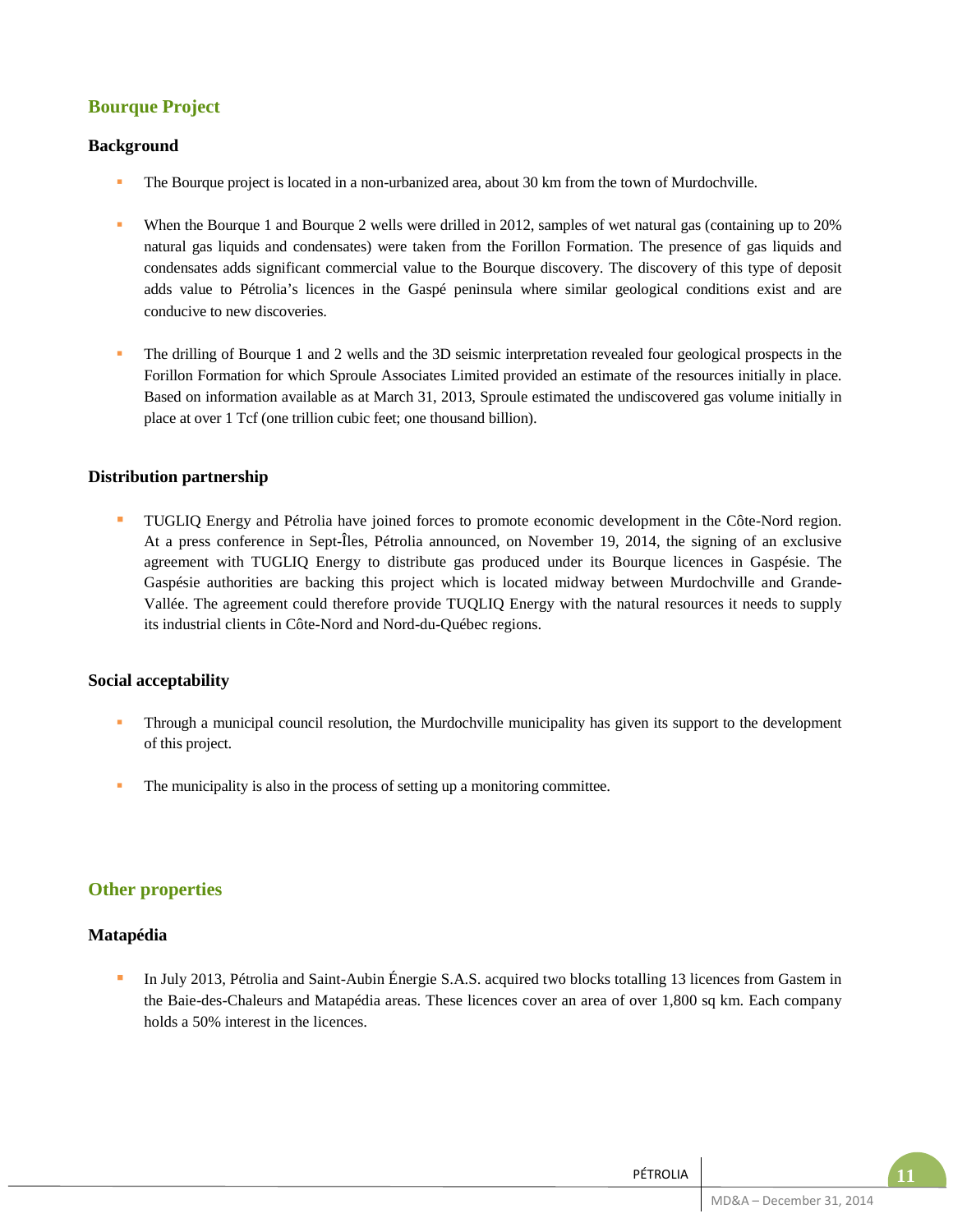In fall 2013, the partners carried out a stratigraphic survey to evaluate the potential of a known anticlinal structure in the Casault Lake area of Matapédia Regional County Municipality. Drilling reached a depth of 1,416 m and found indicators of natural gas in the Silurian sandstone. The results of analyses, coupled with the petrophysical assessment, indicate the presence of a low-porosity sandstone, probably airtight, containing natural gas. The two companies have pooled their expertise to put together an exploration program for these areas.

## **Other**

Pétrolia is reviewing all of its data on its other properties in the Gaspé peninsula to identify areas with similar characteristics to those found in the Bourque project.

## **COMPANY EXPERTISE**

Pétrolia has a dynamic, motivated team, with highly skilled technical personnel, making it an industry leader in Québec.

All Company worksites employ industry best practices. As a result, every effort is made to reduce environmental and social risk as much as possible. On that front, an emergency measures plan tailored to the reality of each region is prepared to prevent and react effectively to emergency situations.

| . L Z                    | PÉTROLIA |
|--------------------------|----------|
| MD&A - December 31, 2014 |          |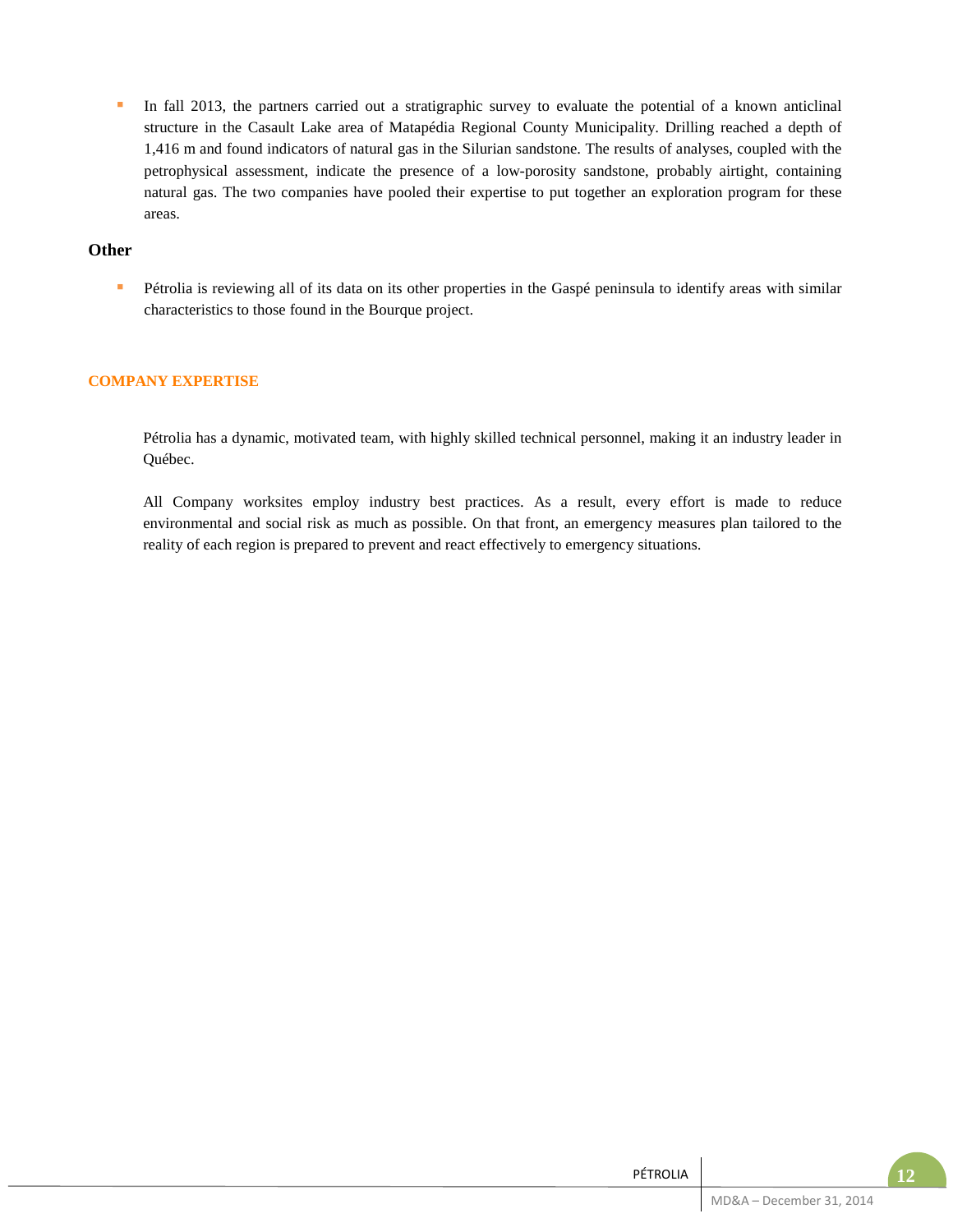# **MANAGEMENT'S ANALYSIS OF FINANCIAL INFORMATION**

#### **OPERATING RESULTS AND CASH POSITION**

Revenues for the 12-month period ended December 31, 2014 consisted of \$55,843 in interest income from short-term investments, \$313,983 in project management revenues and \$52,226 in other income, compared with \$67,374, \$104,985, and \$15,048, respectively, for the 15-month period ended December 31, 2013. No revenues from oil deposit evaluation were earned compared with \$49,602 in the previous fiscal year and reported as a deduction from exploration expenses.

As at December 31, 2014, the Company had cash and cash equivalents of \$5,239,511 including \$368,004 held for exploration purposes, and \$1,968,495 in positive working capital.

Management considers that these funds will not be sufficient to meet the Company's obligations and expenses projected up to December 31, 2015. Any shortfall could be met in a number of ways in future, including but not limited to the issuance of new debt or equity instruments, additional cost-cutting measures or the introduction of new partners. On March 16, 2015, the Company completed a financing amounting to \$2,182,800.

For fiscal 2014, the Company generated net income of \$17,581,772, compared with a loss of \$5,525,409 for the previous fiscal year.

### **ANALYSIS OF OPERATING AND ADMINISTRATIVE EXPENSES**

Operating and administrative expenses decreased by \$2,452,552, mainly due to the length of the 2013 fiscal year, which consisted of 15 months compared to 12 months in fiscal 2014. A decrease in share-based compensation as well as salaries and employee benefits also contributed to this decrease in operating and administrative expenses. In addition, the Company was able to re-invoice operating and administrative expenses in the amount of \$725,994 as at December 31, 2014.

The main differences in operating and administrative expenses were as follows:

- Share-based payments: 1,435,000 options were granted in 2014 with an established value of \$656,029, compared with 3,670,000 options granted in 2013 with a value of \$1,986,025.
- Salaries and employee benefits: Operating expenses were impacted by the hiring of personnel to meet the different manpower needs related to the Haldimand 4 well drilling.

#### **SELECTED ANNUAL INFORMATION**

|                                         | 2014<br>\$   | 2013<br>\$   |
|-----------------------------------------|--------------|--------------|
|                                         | $[12$ months | $[15$ months |
| Revenues (including financial income)   | 422,052      | 187,407      |
| Net income (loss)                       | 17,581,772   | (5,525,409)  |
| Net earnings (loss) per share $-$ basic | 0.237        | (0.081)      |
| Net earnings (loss) per share – diluted | 0.237        | (0.081)      |
| Total assets                            | 84,183,385   | 53,079,372   |
| Dividend per share                      | N/A          | N/A          |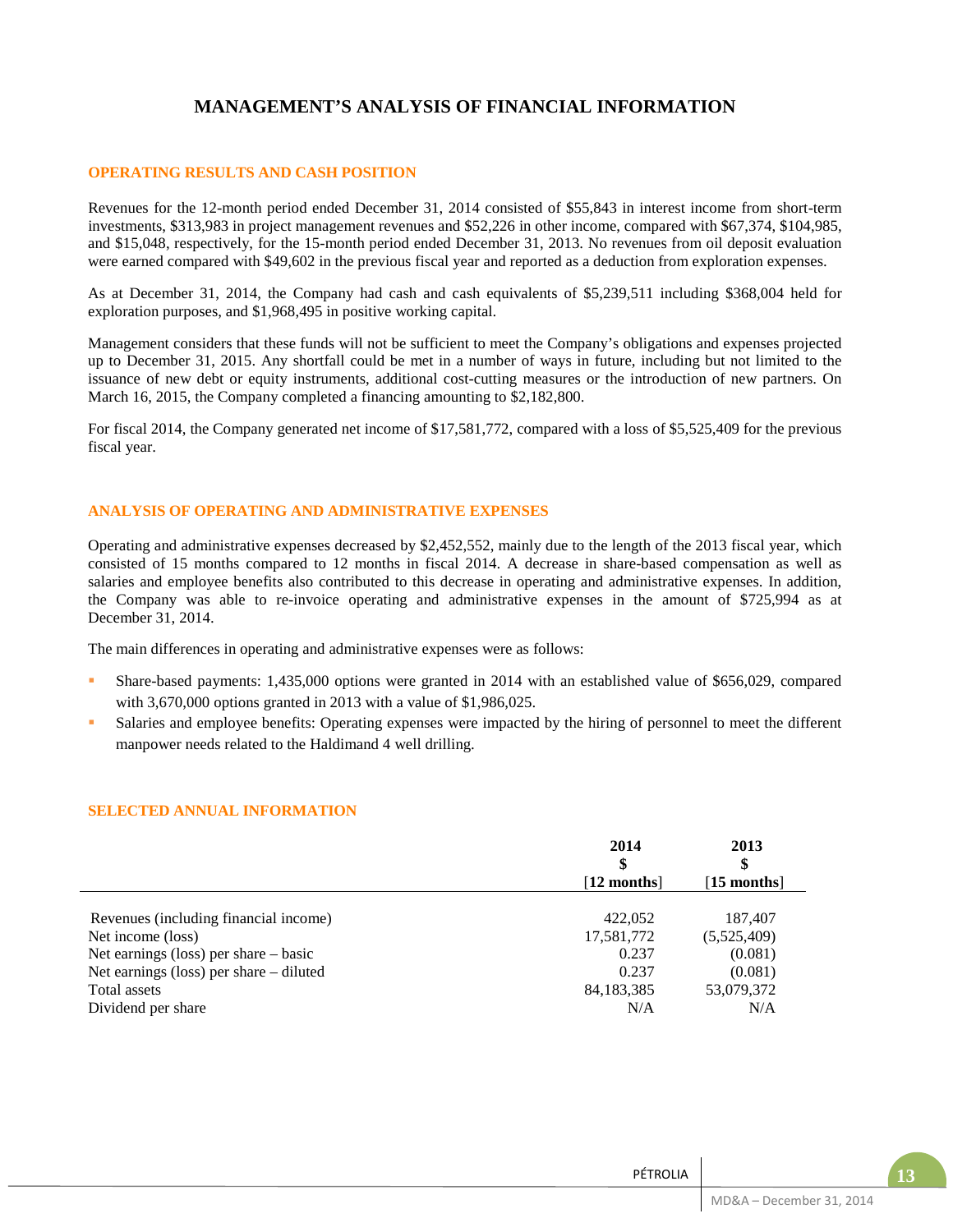## **SUMMARY OF QUARTERLY RESULTS**

The information for the summary of quarterly results is based on International Financial Reporting Standards (IFRS).

|                                       | 2014            |                  |           |            |  |  |
|---------------------------------------|-----------------|------------------|-----------|------------|--|--|
|                                       | <b>December</b> | <b>September</b> | June      | March      |  |  |
|                                       |                 |                  |           | \$         |  |  |
| Revenues (including financial income) | 40.289          | 107.406          | 63.644    | 210,713    |  |  |
| Net income (loss)                     | (842, 224)      | (298.900)        | (975.907) | 19,698,803 |  |  |
| Net earnings (loss) per share         |                 |                  |           |            |  |  |
| <b>Basic</b>                          | (0.011)         | (0.004)          | (0.013)   | 0.291      |  |  |
| Diluted                               | (0.011)         | (0.004)          | (0.013)   | 0.289      |  |  |

|                    | 2013            |                          |            |            |  |  |  |
|--------------------|-----------------|--------------------------|------------|------------|--|--|--|
|                    | <b>December</b> | <b>September</b><br>June |            |            |  |  |  |
|                    | \$              |                          |            | \$         |  |  |  |
| Revenues           | 32.516          | 21,029                   | 34.682     | 58,053     |  |  |  |
| Net loss           | (2,139,356)     | (1,205,541)              | (500, 545) | (538, 863) |  |  |  |
| Net loss per share |                 |                          |            |            |  |  |  |
| Basic              | (0.031)         | (0.014)                  | (0.007)    | (0.008)    |  |  |  |
| Diluted            | (0.031)         | (0.014)                  | (0.007)    | (0.008)    |  |  |  |

Revenues consist primarily of interest income, rental income and project management revenues for each quarter. Operating and administrative expenses are relatively stable from quarter to quarter. The main changes in quarterly income (loss) resulted from the following:

| $2013 - March$     | Recognition of share-based payment of \$128,700.                      |
|--------------------|-----------------------------------------------------------------------|
| $2013 - May$       | Recognition of share-based payment of \$94,500;                       |
| $2013 - August$    | Recognition of share-based payment of \$52,265.                       |
| $2013$ – September | Recognition of share-based payment of \$280,000.                      |
| $2013 - December$  | Recognition of share-based payment of \$485,586;                      |
| $2014 - March$     | Recognition of a gain on transfer of certain licences of \$28,059,532 |
| $2014 - May$       | Recognition of share-based payment of \$148,843.                      |
| $2014 - November$  | Recognition of share-based payment of \$305,492.                      |

### **RELATED PARTY TRANSACTIONS**

The Company's related parties include other related parties and key management personnel, as described below.

Unless otherwise indicated, none of the transactions involve special terms or conditions and no guarantees were given or received. Outstanding balances are usually settled in cash.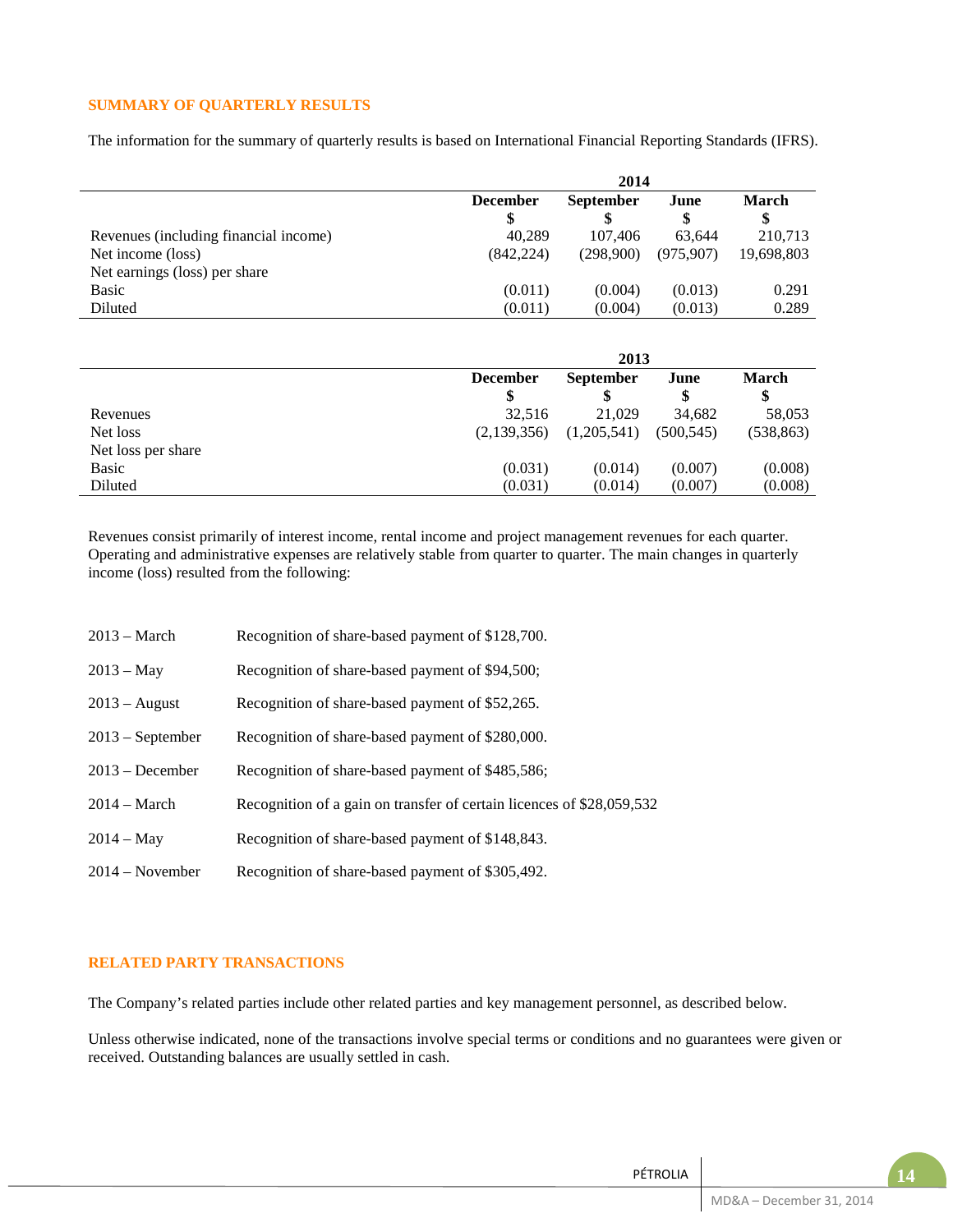## **Transactions with key management personnel**

Key management personnel compensation includes the following expenses:

|                                    | 2014        | 2013        |
|------------------------------------|-------------|-------------|
|                                    | [12 months] | [15 months] |
| Salaries and employee benefits     | 1,087,525   | 1,053,907   |
| Termination benefit                |             | 333,333     |
| Director fees                      | 122,500     | 134,716     |
| Total short-term employee benefits | 1,210,025   | 1,521,956   |
| Fees                               | 391,750     | 112,500     |
| Share-based compensation           | 428,976     | 1,656,356   |
| Total compensation                 | 2,030,751   | 3,290,812   |

During the year ended December 31, 2014, key management personnel exercised nil options [2013 - 460,000] granted under the stock option plan.

## **Related companies and other parties**

Transactions were carried out:

|                                                               | 2014                | 2013                |
|---------------------------------------------------------------|---------------------|---------------------|
|                                                               | $[12$ months]<br>\$ | $[15$ months]<br>\$ |
| With two companies whose chief officer (holding a minority    |                     |                     |
| interest) also serves on Pétrolia's Board:                    |                     |                     |
| Consolidated statements of financial position                 |                     |                     |
| Exploration and evaluation assets                             |                     | 17,142              |
| Comprehensive income (loss)                                   |                     |                     |
| Other expenses                                                |                     | 11,514              |
| With a company in which a director is a majority shareholder: |                     |                     |
|                                                               | 2014                | 2013                |
|                                                               | $[12$ months]<br>\$ | $[15$ months]<br>\$ |
| Comprehensive income (loss)                                   |                     |                     |
| Other expenses                                                | 30,000              | 10,000              |
|                                                               |                     |                     |

An amount of \$16,786 is due from general partner Anticosti Hydrocarbons L.P. as at December 31, 2014 [2013 – \$11,959 due from a company whose chief officer has a minority interest in and is also a director of Pétrolia].

As at December 31, 2014, the Company had a trade payable to Anticosti Hydrocarbons L.P. in the amount of \$258,819  $[2013 - $0].$ 

These transactions took place in the normal course of business and were measured at their exchange value, which is the consideration established and accepted by related parties.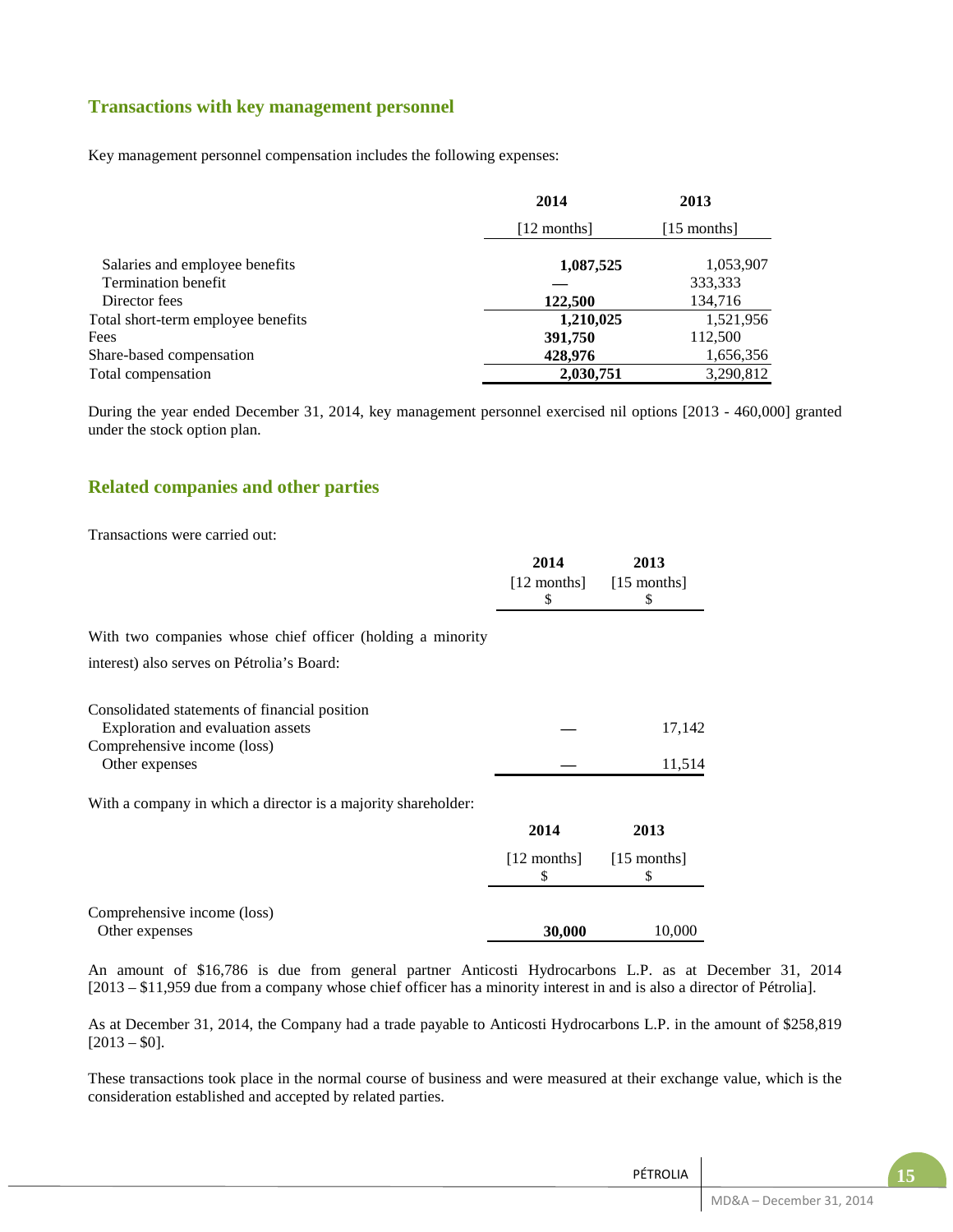#### **COMMITMENTS**

Under the terms of exploration licences granted by the ministère des Ressources naturelles et de la Faune du Québec, the Company is committed to pay fees in the amount of \$2,359,102 by 2022. The minimum payments required in the next five years are as follows:

| 2015<br>J | 2016    | 2017    | 2018<br>₼<br>۰D. | 2019<br>¢<br>D |
|-----------|---------|---------|------------------|----------------|
| 132,062   | 172,014 | 172,014 | 514,011          | 514,011        |

The adoption of Bill 18 in Québec suspends some of these statutory work obligations for up to three years while at the same time extending the validity of all the licences for the same period. In June 2014, this period was extended until an act on hydrocarbons is tabled. Pétrolia may, however, still continue its activities despite the suspended obligation.

#### **FINANCIAL INSTRUMENT DISCLOSURE**

#### **Risk management policy**

The Company's financial assets and liabilities expose it to various risks. The following analysis provides an assessment of those risks as at the date of the statement of financial position, that is, December 31, 2014.

#### **Credit risk**

The financial instruments that give rise to potential credit risk exposure for the Company consist primarily of cash and cash equivalents, accounts receivable and investments. The Company's cash and cash equivalents are held with or are issued by high-credit quality financial institutions. Accounts receivable consist primarily of amounts due from governments and partners. Therefore, management considers the risk of non-performance of these instruments to be remote.

#### **Liquidity risk**

Liquidity risk is the risk that the Company is not able to meet its financial obligations as they come due or can do so only at excessive cost. The Company finances its growth by issuing shares, selling interests in some of its oil assets and by obtaining short-term loans. One of management's primary financial goals is to maintain an optimal level of liquidity through the active management of its exploration activities. All of the Company's financial liabilities have a current maturity.

### **Market risk**

Market risk is the risk that the fair value or future cash flows of a financial instrument will fluctuate because of changes in market conditions. Market risk comprises three types of risk: currency risk, interest rate risk and other price risk. The Company is exposed to one of those risks, namely interest rate risk.

(a) Interest rate risk

The Company is exposed to interest rate risk on its fixed- and variable-rate financial instruments. Fixed-rate financial instruments expose the Company to fair value risk, whereas variable-rate instruments expose it to cash flow risk.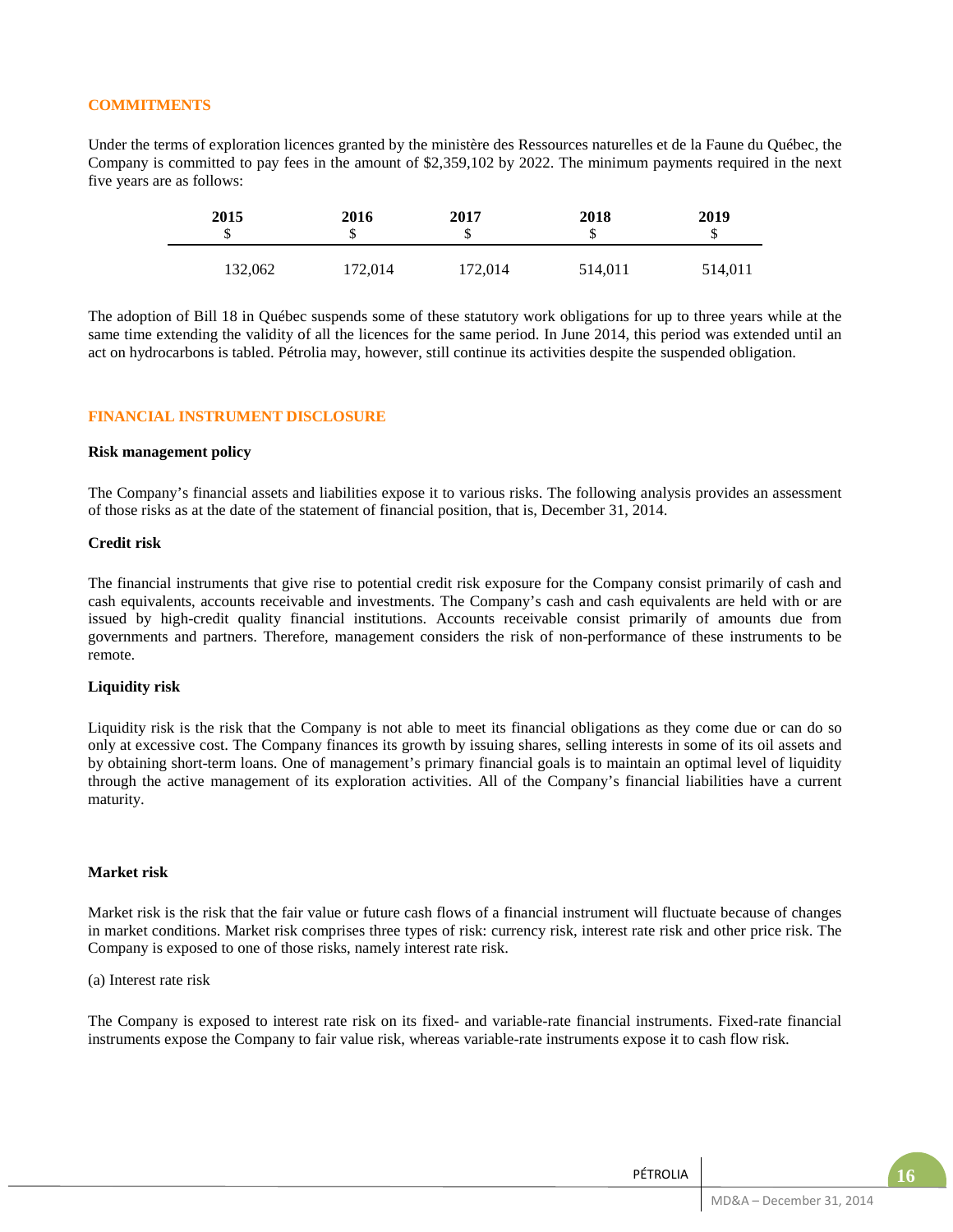A 1% change in the base rate would have little impact on the fair value of the Company's investments due to their nature and would result in a \$21,922 increase or decrease in net financial debt costs.

#### **Fair value**

The fair value of investments is measured as follows:

Guaranteed investment certificates: cost represents fair value due to their recent issuance.

Money market funds: cost represents fair value due to their short-term maturities.

As regards the loan, the carrying amount approximates fair value due to the variable interest rate on the debt.

#### *Fair value hierarchy*

Financial instruments measured at fair value in the statement of financial position are classified using a fair value hierarchy that reflects the significance of the inputs used in making the measurements.

The fair value hierarchy has the following levels:

Level 1 – Quoted prices [unadjusted] in active markets for identical assets or liabilities: cash is categorized within this level;

Level 2 – Valuation techniques based on inputs other than quoted prices included in Level 1 that are observable for the asset or liability, either directly [i.e. as prices] or indirectly [i.e. derived from prices]: cash equivalents, investments and bank borrowings are categorized within this level;

Level 3 – Valuation techniques for which any significant input for the asset or liability is not based on observable market data [unobservable inputs].

Determination of fair value and the resulting hierarchy requires the use of observable market data whenever available. The classification of a financial instrument in the hierarchy is based upon the lowest level of input that is significant to the measurement of fair value.

There were no transfers between Level 1 and Level 2 fair value measurements during the period.

#### **JUDGMENTS, ESTIMATES AND ASSUMPTIONS**

For a complete description of the judgments, estimates and assumptions made by management in the preparation of its annual financial statements, see Note 4 to the annual financial statements as at December 31, 2014.

#### **FUTURE CHANGES IN ACCOUNTING POLICIES**

For a complete description of future changes in accounting policies, see Note 3 to the annual financial statements as at December 31, 2014.

#### **CAPITAL MANAGEMENT**

For a complete description of the Company's capital management policy, see Note 20 of the annual financial statements as at December 31, 2014.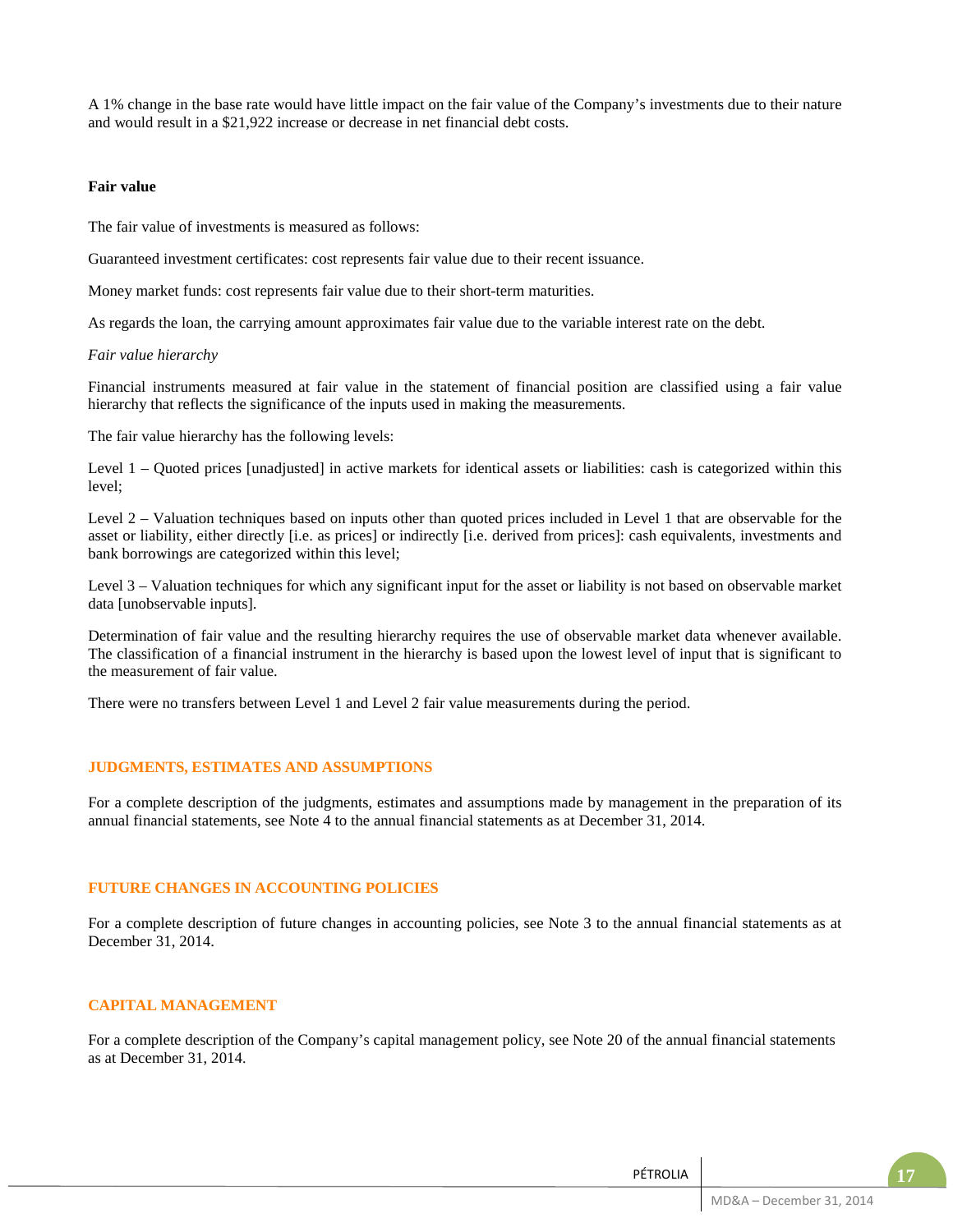## **OTHER INFORMATION**

### (a) Supplemental documents

Certain supplemental documents, including prior MD&As and press releases, are available online at www.sedar.com or on Pétrolia's website at www.petrolia-inc.com.

### (b) Regulation 51-102 Section 5.2

Exploration expenses for the year ended December 31, 2014 are as follows:

|                                      | Geology | <b>Geophysics</b> | Completion<br>and drilling | Analysis | Fracturing               | General<br>expenses | <b>Options</b>           | Provision                | <b>Site</b><br>maintenance | <b>Total</b> |
|--------------------------------------|---------|-------------------|----------------------------|----------|--------------------------|---------------------|--------------------------|--------------------------|----------------------------|--------------|
|                                      | \$      | \$                | \$                         | \$       | \$                       | \$                  | \$                       | \$                       | \$                         | \$           |
| Anticosti <sup>(1)</sup>             | 73,720  | 7,500             | 9,132                      | 26,345   | $\overline{\phantom{a}}$ | 193,165             | $\overline{\phantom{a}}$ | $\overline{\phantom{a}}$ | $\overline{\phantom{a}}$   | 309,862      |
| Gastonguay                           | 515     | ٠                 | $\overline{\phantom{a}}$   |          | ٠                        | 321                 | ۰                        |                          | ۰                          | 836          |
| Gaspésia<br>Marcel-Tremblay<br>Edgar | 1,750   |                   |                            |          | ۰                        | 1,254               |                          |                          | -                          | 3,004        |
| Gaspé                                | 25,629  | 8,325             | 1,540                      | 150      | ٠                        | 104,482             |                          |                          | 600                        | 140,726      |
| Bourque                              | 9,207   | 13,575            | 46,795                     | 56,426   | ۰                        | 85,793              | ۰                        |                          | ٠                          | 211,796      |
| Haldimand                            | 8,860   | ۰.                | 5,935,663                  | 2,440    | ۰                        | 696,472             | $\overline{\phantom{a}}$ | 73,778                   | 46,021                     | 6,763,234    |
| Tar Point                            | 478     | ٠                 |                            | ٠        | ٠                        | 19,242              | ۰                        | $\overline{\phantom{a}}$ | ۰                          | 19,720       |
| Matapédia                            | 790     | 1,200             | 28,388                     | ٠        | ۰                        | 10,879              | ٠                        |                          | ۰                          | 41,257       |
|                                      | 120,949 | 30,600            | 6,021,518                  | 85,361   | $\blacksquare$           | 1,111,608           | $\blacksquare$           | 73,778                   | 46,621                     | 7,490,435    |

(1) These amounts include exploration expenses before the transfer of licences to Anticosti Hydrocarbons L.P.

Exploration expenses for the year ended December 31, 2013 are as follows:

|                                      | Geology | <b>Geophysics</b> | <b>Completion and</b><br>drilling | Analysis | Fracturing | General<br>expenses | <b>Options</b> | Provision | <b>Site</b><br>maintenance | <b>Total</b> |
|--------------------------------------|---------|-------------------|-----------------------------------|----------|------------|---------------------|----------------|-----------|----------------------------|--------------|
|                                      | \$      | \$                | \$                                | \$       | \$         | \$                  | \$             | \$        | \$                         | \$           |
|                                      |         |                   |                                   |          |            |                     |                |           |                            |              |
| Anticosti                            | 257,553 | 42,080            | 1,215,316                         | 105,241  |            | 169,560             | 56,690         |           | 220                        | 1,846,660    |
| Gastonguay                           | 837     |                   |                                   |          |            | 48                  | 65             |           |                            | 950          |
| Gaspésia<br>Marcel-Tremblay<br>Edgar | 5,689   | 5,840             |                                   | 1,400    |            | 4,155               | 5,096          |           |                            | 22,180       |
| Gaspé                                | 62,919  | 10,960            | 751                               | 15,630   |            | 120,445             | 6,598          |           | 110                        | 217,413      |
| Bourque                              | 57,358  | 13,256            | 10,009,007                        | 8,460    | 400        | 33,378              | 94,882         | 291,612   |                            | 10,508,353   |
| Haldimand                            | 288,152 | 1,880             | 2,309,133                         | 950      | 49,883     | 34,626              | 80,098         |           | 99,886                     | 2,864,608    |
| Tar Point                            | 38      |                   | (104, 227)                        |          |            | (1,072)             | 14,358         |           | 220                        | (90, 683)    |
| Dalhousie                            | 620     |                   |                                   |          |            | 73                  | 876            |           |                            | 1,569        |
| Matapédia                            | 38      | 160               | 1,067,913                         |          |            | 53,546              | 42,345         |           |                            | 1,164,001    |
|                                      | 673,203 | 74,176            | 14,497,893                        | 131,681  | 50,283     | 414,759             | 301,008        | 291,612   | 100,436                    | 16,535,051   |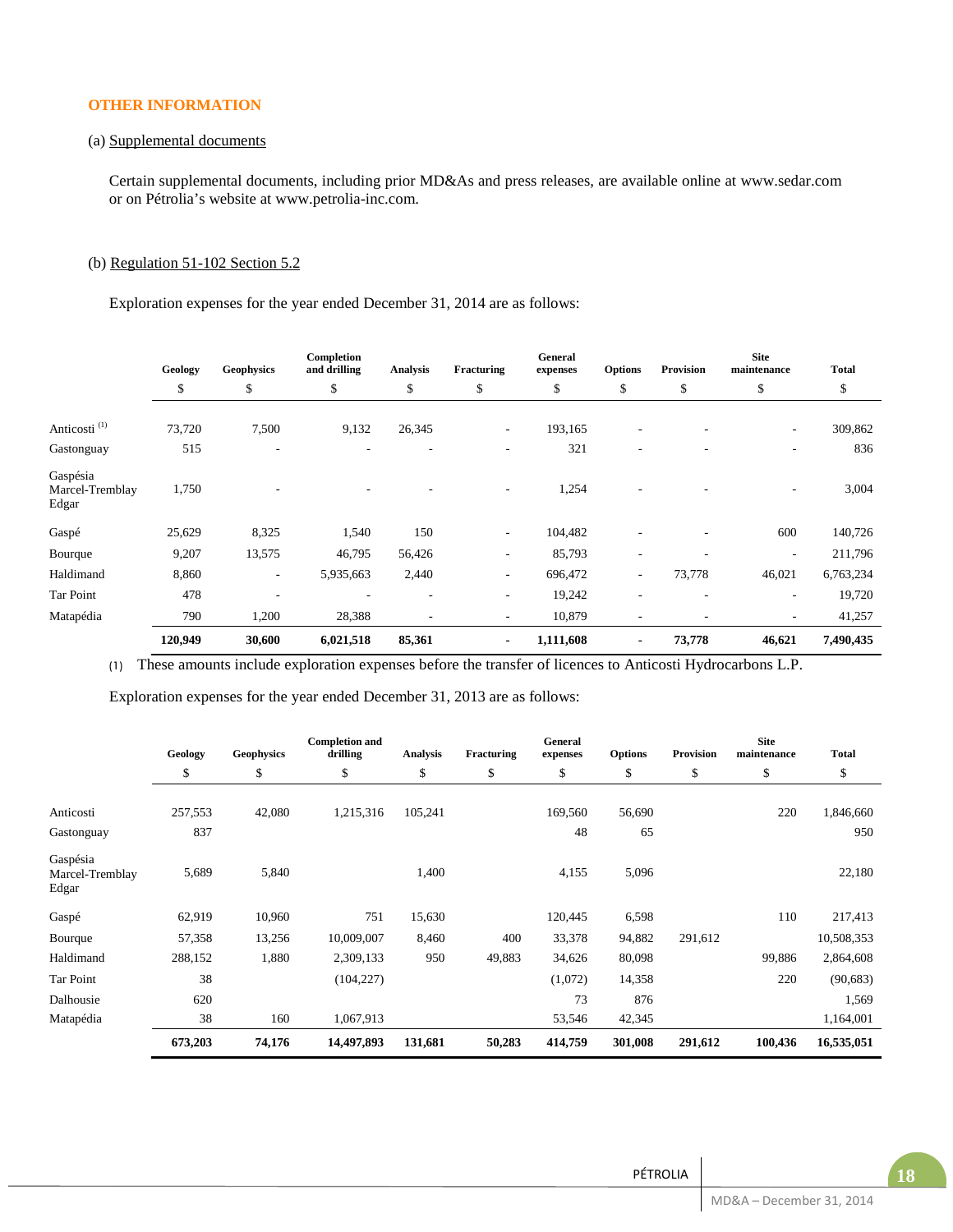### (c) Regulation 51-102 Section 5.3

#### *Information on shares issued, share options and warrants as at March 26, 2015:*

Common shares: 80,345,195 shares are issued and outstanding.

Stock options outstanding: The stock options granted to directors, members of senior management, employees and service providers are as follows:

- 647,500 options exercisable at a price of \$0.50 per share until December 8, 2015;
- 75,000 options exercisable at a price of \$1.31 per share until February 25, 2016;
- 500,000 options exercisable at a price of \$1.69 per share until May 18, 2016;
- 1,080,000 options exercisable at a price of \$1.52 per share until December 4, 2016;
- 75,000 options exercisable at a price of \$1.51 per share until February 22, 2017;
- 2,170,000 options exercisable at a price of \$1.02 per share until December 10, 2017;
- 150,000 options exercisable at a price of \$1.14 per share until February 28, 2018;
- 250,000 options exercisable at a price of \$0.89 per share until August 21, 2018;
- 400,000 options exercisable at a price of \$0.98 per share until September 14, 2018;
- 650,000 options exercisable at a price of \$0.67 per share until December 5, 2018;
- 405,000 options exercisable at a price of \$0.67 per share until May 28, 2019;
- 1,030,000 options exercisable at a price of \$0.67 per share until November 26, 2019;

Warrants outstanding: Each warrant entitles the holder to purchase one common share of the Company at the stipulated exercise price until the expiry date:

- 5,545,776 warrants exercisable at a price of \$1.78 per share until May 15, 2015;
- 100,000 warrants exercisable at a price of \$0.70 per share until July 11, 2015;
- 714,286 warrants exercisable at a price of \$1.00 per share until July 11, 2016;